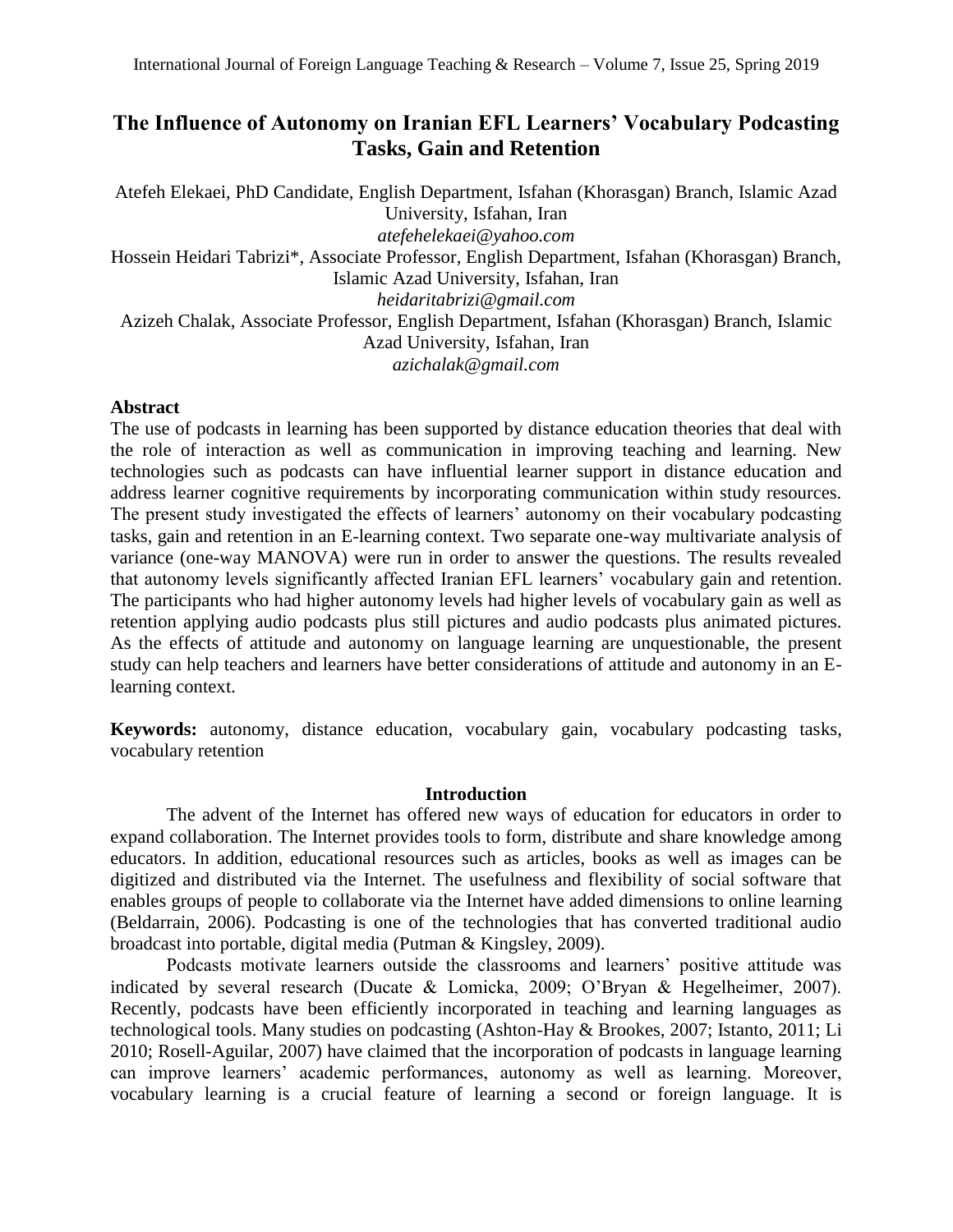conspicuous that learners' lack of lexical knowledge impedes language learning. Furthermore, although many studies have been conducted on learners' autonomy (Dafei, 2007; Levesque, Zuehlke, Stanek & Ryan, 2004), few studies have been done on learners' autonomy regarding using podcasts in distance vocabulary instruction.

## **Literature Review**

## **Distance Language Education**

Education became important social concerns in the latter half of the nineteenth century and distance education is a substitute for face-to-face education (Holmberg, 1995). Efforts have been made to provide accurate definition of distance education or E-learning as it grows and becomes more complex. Moore (1993) believes that it "is not simply a geographical separation of learners and teachers, but, more importantly, is a pedagogical concept" which describes "the universe of teacher-learner relationships that exist when learners and instructors are separated by space and/or by time" (p. 22). As Moore (1993) believes, the distinctive teaching and learning strategies as well as techniques used by teachers and learners can be identified as unique characteristics of educational practices since the separation of teachers and learners is considerably significant. He proposes six processes that must be organized in each E-learning or distance education program. The processes include "presentation; support of the learner's motivation; stimulate analysis and criticism; give advice and counsel; arrange practice, application, testing and evaluation; and arrange for student creation of knowledge" (pp. 28-30).

Collaborative technologies such as blogs, wikis, podcasts as well as social software affect the role of instructor. The instructor is more of a "partner in learning" than a facilitator (Beldarrain, 2006). Moreover, it is the responsibility of the instructor to support collaboration and participate in the exchange of knowledge as well as reflection in distance education.

## **Podcasts**

English Oxford Living Dictionaries (2017) define podcast as "a digital audio file made available on the Internet for downloading to a computer or mobile device, typically available as a series, new instalments of which can be received by subscribers automatically". The word podcast is a combination of words 'iPod' and 'broadcast' (Istanto, 2011). However, Podcasts can be played not just by iPods but also by MP3 players and other types of media players on the computers and mobile devices. Podcasts have been taken into account as tools to be used in education specially distance education since learners can download podcasts anytime and anywhere. Podcasting signifies an innovative, exciting as well as different learning model in academic settings. Materials such as lectures, conference reports and research manuscripts can be recorded as audio and video files and transported to subscribing users. Minimum efforts and skills are needed for learners to download the files and use them in order to gain knowledge and information.

Podcasts assist distance education learners in accessing lessons, tasks and assignments in the form of audio or video. Evans (2008) believes that learners are more interested in learning in the form of podcasts than in the form of textbooks or traditionally conducted lectures since they are more familiar with technologies especially podcasts. However, podcasts have some disadvantages. Lee and Chan (2007) pointed out that "The shortcomings of audio appear to be in the area of providing complex and/or detailed information that needs to be heavily processed, logically deconstructed, committed to memory, or otherwise requires substantial concentration" (p. 90). Moreover, Scutter, Stupans, Sawyer and King (2010) mentioned that students may disengage with the study resources while focusing on using podcasts.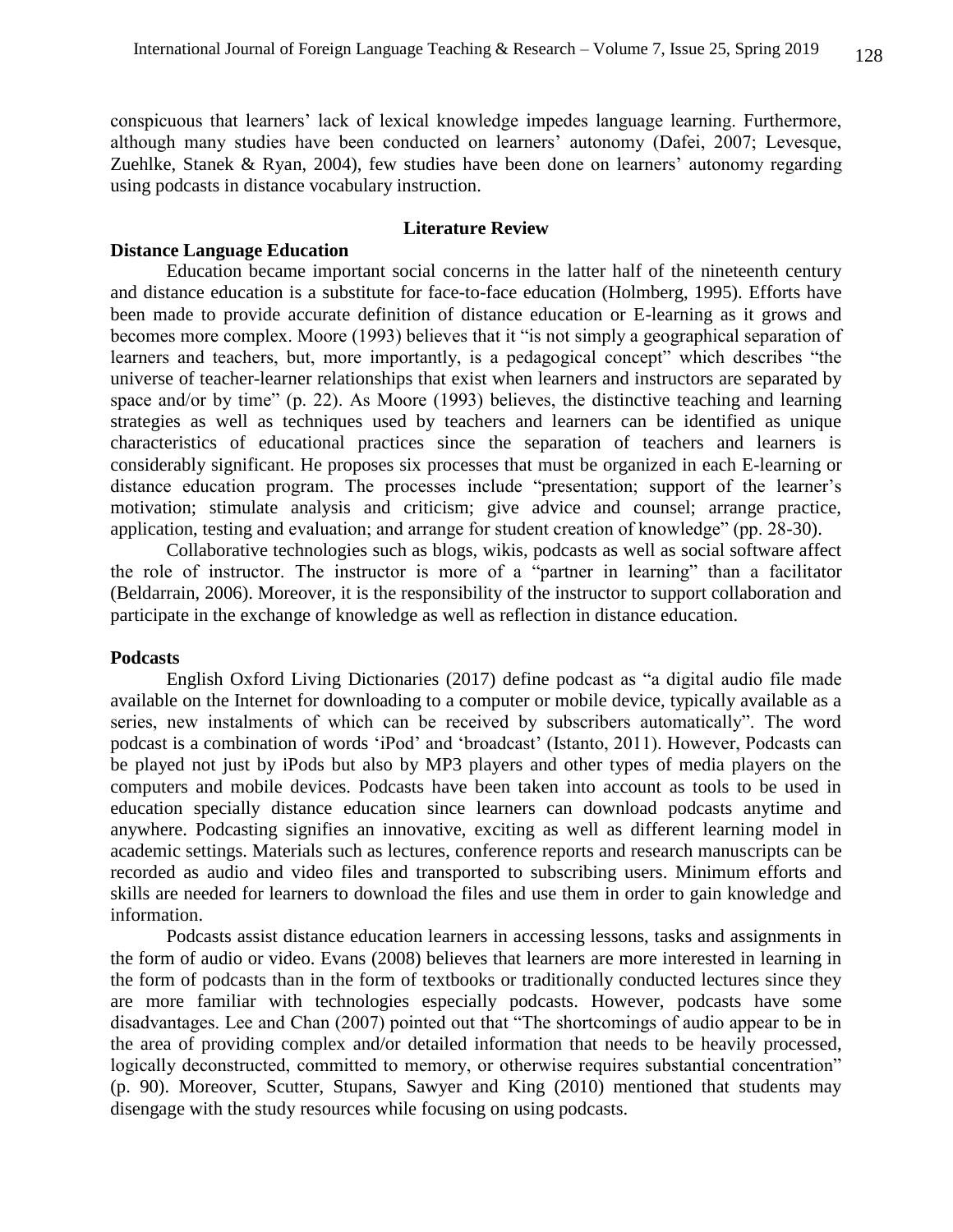Lee and Chan (2007) investigated the potential of utilizing complementary audio podcasts to decrease students' anxiety. The results showed that students' anxiety and feelings of isolation were reduced and their sense of inclusivity were increased. In addition, students believed that podcasts were effective in improving their understanding of the subject and providing backup of what they had learnt.

Evans (2008) examined the effectiveness of mobile learning in the form of podcasting to teach undergraduate students in Higher Education. The results revealed that students agree that podcasts are more influential than their textbooks and notes. Moreover, they maintained that they were more interested in learning in the form of podcasts than a traditional textbook or lecture.

Sanjana (2014) examined the effect of podcasts in developing listening skills of students of the higher secondary level in Bangladeshi context. The findings showed that the students were interested in using podcasts in both classroom and outside of it in order to learn English better. Moreover, they enjoyed listening to podcasts in their mobile phones even in their leisure time that showed they were autonomous in learning English.

Nozari and Siaman (2015) considered the effect of using podcast multimedia on high school students' learning and motivational achievement of Arabic. The findings showed that podcast multimedia teaching system positively affected students' learning. However, no significant differences were found regarding motivation between traditional method and podcast multimedia system.

## **Vocabulary Knowledge**

Different scholars (Nation & Chung, 2009; Richards, 1976; Schmitt, Schmitt & Clapham, 2001) have defined lexical knowledge in a number of ways. Richards (1976) offered eight assumptions that each learner must know for every single word. These assumptions include little development of syntax in adult life, knowing the degree of probability of encountering the word in speech or print, derivations of the word, limitations on the use of the word, syntactic behavior as well as semantic value of the word, the association between the word and other words in the language, and different meanings of the word.

However, Meara (2010) believes that these assumptions of vocabulary knowledge are not supportive. He proposes some reasons that Richards's (1976) approach to explaining vocabulary knowledge is impractical. First, Richards's (1976) framework is a pedagogic framework rather than a psycholinguistic one. Second, each of these eight assumptions makes complexity. Third, one of the defining characteristics of vocabularies is that they are typically large.

Yeh and Wang (2003) examined the use of three types of vocabulary annotations on vocabulary learning including text annotation only, text plus picture, and text plus picture and sound. Moreover, they wanted to consider whether learners with specific perceptual learning styles (auditory, visual-verbal, visual-nonverbal, and mixed preferences) benefited more from a particular type of vocabulary annotations. Text plus picture was reported to be the most influential type of vocabulary annotation and perceptual learning styles did not have considerable impact on the usefulness of vocabulary annotations.

Plass, Chun, Mayer and Leutner (2003) conducted a study regarding annotations. Learners received no annotations, verbal annotations, visual annotations or both verbal and visual annotations. Results showed that recall of word translations was worse for learners with lowverbal and low-spatial abilities when learners received visual annotations. However, there were no significant differences among students when they received verbal annotations. Moreover, learners who received visual annotations could not comprehend the text.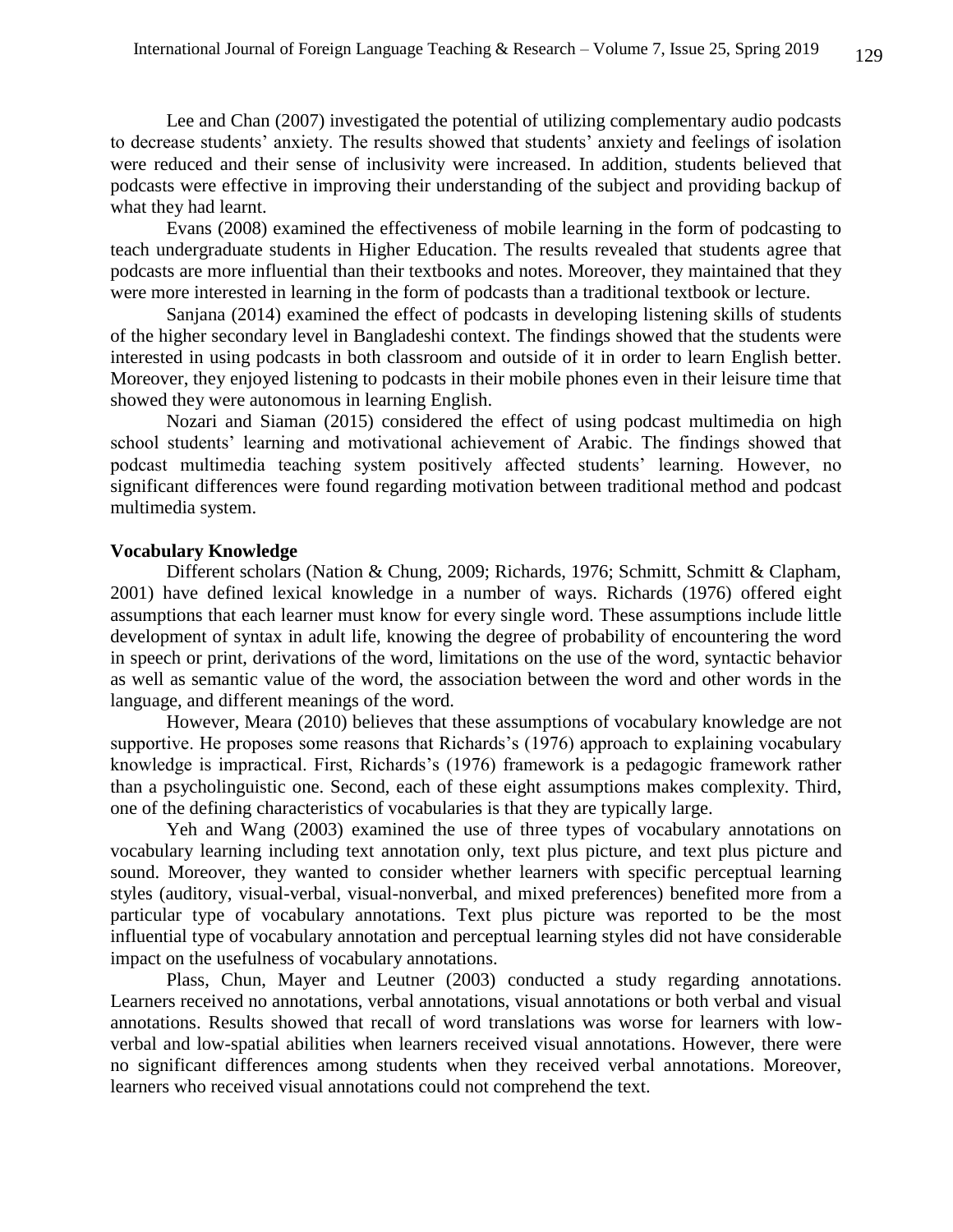Lu (2008) examined the effectiveness of SMS vocabulary lessons on mobile phones. The findings revealed that although technology limitations, unfamiliar presentations as well as learning activities prevented students from reading SMS lessons, students had positive attitudes regarding learning vocabulary in mobile phones.

Rimrott (2010) considered the usefulness of annotations for vocabulary learning. Learners received a translation, an example sentence and one of five annotation clusters including picture and gloss, definition and gloss, picture and audio presentation, definition and audio, and picture, audio, floss and definition. Two posttests were administered. The immediate vocabulary posttest showed that annotation clusters including a picture were considerably influential for both abstract and concrete words. However, the delayed posttest revealed that all annotation clusters were equally influential.

#### **Learner Autonomy**

Many students use teaching materials and programs in order to "achieve goals of their own, in their own ways and under their own control" which can be defined as learner autonomy (Moore, 1993). While Cortes and Lujan (2005) define autonomy as "moving away from conventional and restrictive contexts and moving towards self-direction and self-regulation" (p. 134), Dikinson (1995) believes "autonomy can be seen as an attitude towards learning in which the learner is prepared to take, or does take, responsibility for his own learning" (p. 167).

The learners are given responsibility for making decisions about how to learn in autonomous distance language education (Doughty & Long, 2003) and researchers are attempted to know which strategies learners utilize in distance education, how they use them and why they use different strategies in different learning situations. However, the key concern, as Rivera-Mills and Plonsky (2007) point out, is to use strategies to increase learners' autonomy. Benson (2001) believes that learner autonomy includes learning management, cognitive process, and learning content. In other words, autonomous learners are expected to be self-managed to design, organize, and assess their learning with learning strategies. In addition, they are suggested to have metacognitive knowledge, pay attention to the material that are presented to them and have the right to make decisions regarding their learning.

Levesque et al. (2004) investigated learners' autonomy and competence in American and German settings. Based on the results, American learners were more competent than German learners. Moreover, German learners were more autonomous. Moreover, they concluded that positive informational feedbacks as well as perceived pressure were associated with competence and autonomy.

Investigating the relationship between learner autonomy and learners' English proficiency, Dafei (2007) conducted a study. The results indicated that English proficiency and learner autonomy were significantly correlated. Moreover, significant differences were found among learners' autonomy whenever significant differences were among learners' English proficiency.

Naseri and Motallebzadeh (2016) examined the impact of podcasts on Iranian upperintermediate EFL learners' self-regulation ability as well as their perceptions toward using technology. The experimental group listened to podcast files and the control group listened to radio programs. Practices were done using cognitive as well as metacognitive strategies. The findings indicated learners' positive perceptions towards using podcasts in language learning. Moreover, the results showed that learners' self-regulation abilities were increased considerably.

Jafari and Chalak (2016) used a mixed method design in order to examine the role of WhatsApp in vocabulary learning improvement of Iranian junior high school EFL students. The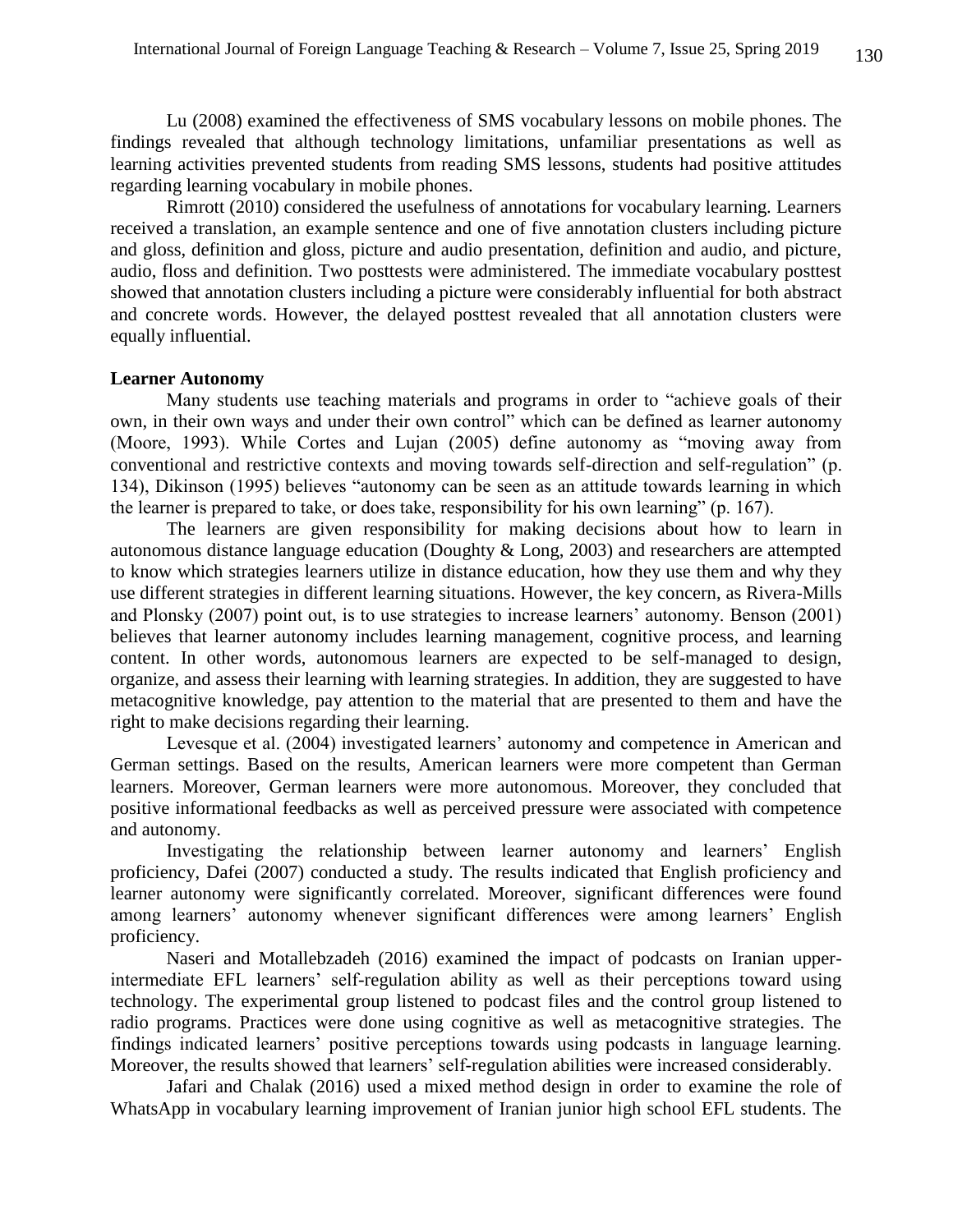results showed that WhatsApp was considerably effective in learners' vocabulary learning. Moreover, no significant differences were found between male and female learners in vocabulary learning using WhatsApp.

Faramarzi, Elekaei and Heidari Tabrizi (2016) considered the relationship among critical thinking, lexical knowledge and autonomy of 114 Iranian EFL learners. It was reported that there was a significant as well as positive relationship between lexical knowledge and autonomy of learners. In addition, learners who were the most autonomous learners had the highest critical thinking ability level.

The purpose of the present study was to mainly focus on the effect of learners' autonomy on learners' vocabulary podcasting tasks, gain and retention in a process-oriented approach. Thus, the study was an attempt to answer the following questions:

Q1. Does autonomy significantly affect Iranian EFL learners' vocabulary gain applying audio podcasts plus still pictures and audio podcasts plus animated pictures in an E-learning context?

Q2. Does autonomy significantly affect Iranian EFL learners' vocabulary retention applying audio podcasts plus still pictures and audio podcasts plus animated pictures in an E-learning context?

## **Methodology**

#### **Design**

The present study was an attempt to consider a pretest-posttest design to investigate the long-term effects of the treatment as the main part of the work in an E-learning project. The procedures include quantitative analysis. As it is not desirable to randomly assign treatments to participants individually, the quasi-experimental design was selected. Samples of the study were selected randomly for both control and experimental groups. An Oxford Placement Test developed by Allen (1992) was administered in order to homogenize the learners. Participants who achieve more than one standard deviation away from (above or below) the mean were excluded from the subsequent analyses and 180 learners were selected as the intermediate level learners.

## **Participants**

The participants were selected from Iranian EFL learners (both male and female) learning English at Qazvin University of Medical sciences and Andisheh Nou Foreign Language Institute in Qazvin, Iran. A nonrandom purposive sampling was considered for the present study since this study concentrated on two groups of learners in an intermediate-level vocabulary proficiency and tested their improvement through the treatment period. Firstly, 280 learners were invited to the take part in the present study and take the proficiency test. An Oxford Placement Test was administered in order to homogenize the learners. Learners who achieved more than one standard deviation away from (above or below) the mean were excluded from the subsequent analyses and 180 learners were selected as the intermediate level learners. The learners' age was from 17 to 30. Their first language was Persian and they studied English as a foreign language.

#### **Materials**

#### **Podcasting Tasks**

A series of 120 audio podcasts plus still pictures as well as audio podcasts plus animated pictures were presented to the participants. The vocabularies were selected from *504 Absolutely Essential Words* that each EFL learner must learn. Twelve new words were presented to the participants during six days of the week and one test including multiple-choice tests and filling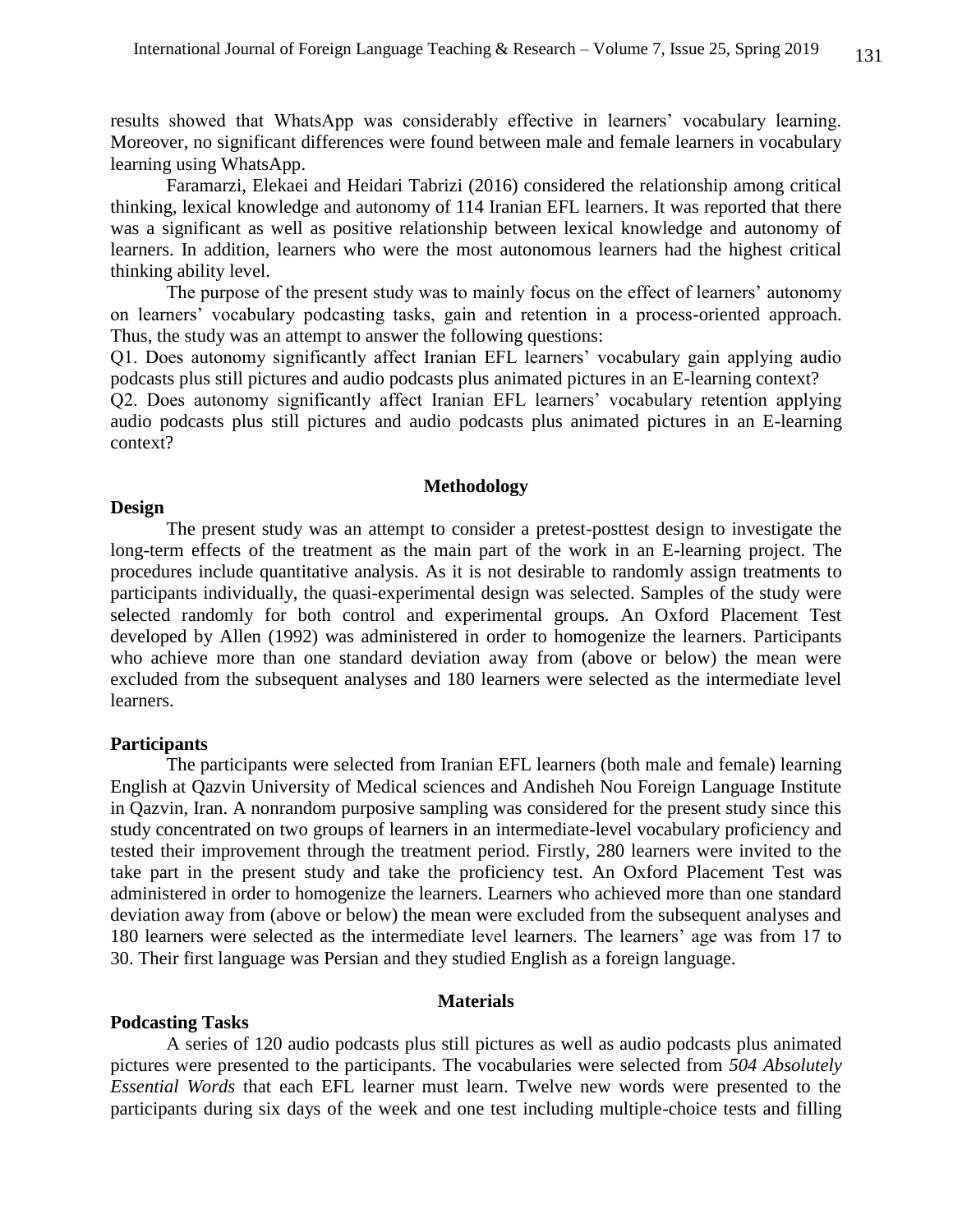the blanks assignments were given to the participants on the seventh days of the weeks. The participants were asked to complete the exercises and send them back. The incorporation of these tests supported learners in an online environment and made the current study distinct from previous studies.

#### **Telegram Application**

The network-based technology does offer advantages over the traditional classrooms in terms of ease and range of access to materials and interlocutors. However, the network-based technology is not without difficulty. For instance, the teacher who is the most reliable source of input and feedback and who can best make decisions is removed in many network-based teachings. Telegram is the world's fastest messaging application. It is free and secure. It delivers messages faster than any other application. Moreover, Telegram has no limits on the size of the media and chats. It keeps messages safe from hacker attacks. Telegram lets people access their messages from multiple devices. It also provides an innovative and exciting learning paradigm. Telegram has the potential to be embraced not only by consumers and academic users, but also societal entities such as communities. It allows people to integrate distinct sources of information into comprehensible schemas, capture and recall items or events that they would otherwise forget, enhance conversations by providing a way to exchange and share relevant information, and promote performing experiments and solving problems in the everyday world. Therefore, Telegram was implemented in the present study since the e-instructor was present and supported the participants by designing tests.

## **Instruments**

In order to answer the research questions, the following instruments were used:

- 1) A proficiency test
- 2) An autonomy questionnaire
- 3) An immediate vocabulary posttest
- 4) A delayed vocabulary posttest

First, in order to homogenize the participants, Oxford Placement Test developed by Allen (1992) was administered at the outset of the study. The Oxford Placement Test is made up of two grammar and listening sections, each comprised of 100 questions. Then, Dafei's (2007) autonomy questionnaire that is on a five-point scale was presented to all participants in the telegram channel in order to obtain their beliefs about autonomy using a voting robot system. The questions were given to the participants on the main page of the channel and the participants' responses were simply received by tabs. An immediate vocabulary posttest in the form of multiple-choice was administered two weeks after the treatment in order to measure the participants' vocabulary gain via an E-learning program. The immediate vocabulary posttest was constructed by the researchers and it was pilot-tested to a similar group of participants to ascertain the reliability of the questionnaire. The internal consistency of the questionnaire was *α*   $= 0.89$ . Furthermore, a delayed vocabulary posttest in the form of multiple-choice and equivalent to the immediate vocabulary posttest was given to the participants four weeks after the treatment to investigate the test-takers' vocabulary retention in an online environment. The delayed vocabulary posttest was constructed by the researchers and it was pilot-tested to a similar group of participants to establish the reliability of the questionnaire. The internal consistency of the questionnaire was  $\alpha = 0.88$ .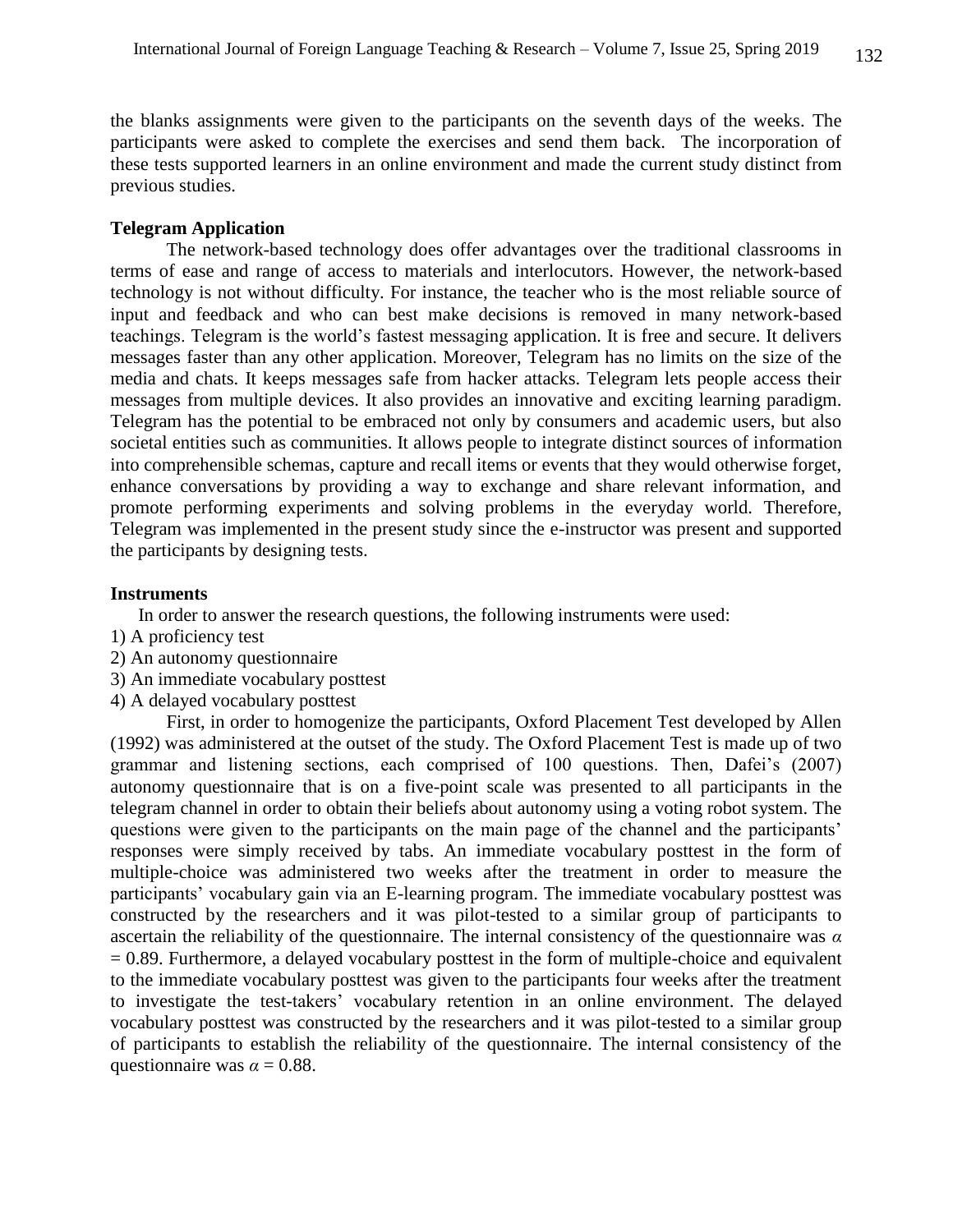## **Data Collection Procedure**

The following procedures were followed to attain the purpose of the current study. First, a general proficiency test was administered in order to make sure that there were no significant differences among the participants in terms of their proficiency level. The participants' scores on the general proficiency test were summarized. Moreover, the mean and the standard deviation were computed. Those who attained more than one standard deviation above or below the mean were excluded from others in order to take part in the treatment. In the second stage, a language learning autonomy questionnaire was sent to all participants in the telegram channel via @vote robot systems. The test-takers answered the questions by touching the tabs. Third, an immediate and delayed vocabulary posttest in the form of multiple-choice were administered two and four weeks after the treatment, respectively, in order to measure the participants' vocabulary gain and retention in an E-learning project. Finally, the obtained data were summarized, evaluated and prepared for further statistical analysis.

#### **Data Analysis Procedure**

The overall analysis was calculated by SPSS software, version 20. Two separate one-way multivariate analysis of variance (one-way MANOVA) were run in order to answer the questions number one and two which consider the effects of autonomy on Iranian EFL learners' vocabulary gain and retention applying audio podcasts plus still pictures and audio podcasts plus animated pictures) in an E-learning context.

## **Results**

## **Results for the First Null Hypothesis**

The First research question attempted to see whether autonomy significantly affects Iranian EFL learners' vocabulary gain applying audio podcasts plus still pictures and audio podcasts plus animated pictures in an E-learning context. To this end, participants were divided into three equal groups of high, medium and low levels of autonomy according to their scores on the autonomy questionnaire. To examine the effect of autonomy levels on vocabulary gain (audio podcasts plus still pictures and audio podcasts plus animated pictures), a one-way multivariate analysis of variance was run. Preliminary assumption testing was conducted to check for normality, linearity, univariate and multivariate outliers, homogeneity of variance-covariance matrices, and multicollinearity, with no violations noted.

Table 1 illustrates the results of the descriptive and test statistics. Based on table 1, the participants who had high autonomy level had the highest mean of vocabulary gain applying audio podcasts plus still pictures (Mean  $= 93.75$ ), followed by the participants who had medium autonomy level (Mean = 75.83), and the participants who had low autonomy level (Mean = 59.35). Moreover, the participants who had high autonomy level had the highest mean of vocabulary gain applying audio podcasts plus animated pictures (Mean = 110.72), followed by the participants who had medium autonomy level (Mean = 98.98), and the participants who had low autonomy level (Mean  $= 87.43$ ).

|                               | T oucasis I tas shu pictures and finale I oucasis I tas finimated I tentres) |  |          |       |                       |    |  |
|-------------------------------|------------------------------------------------------------------------------|--|----------|-------|-----------------------|----|--|
|                               |                                                                              |  | Autonomy | Mean  |                       |    |  |
|                               |                                                                              |  | Level    |       | <b>Std. Deviation</b> |    |  |
| Vocabulary Gain (Audio High   |                                                                              |  |          | 93.75 | 4.667                 | 60 |  |
| Podcasts Plus Still Pictures) |                                                                              |  | Mid      | 75.83 | 5.983                 | 60 |  |

**Table 1.** *Descriptive and Test Statistics for Autonomy Levels and Vocabulary Gain (Audio Podcasts Plus Still pictures and Audio Podcasts Plus Animated Pictures)*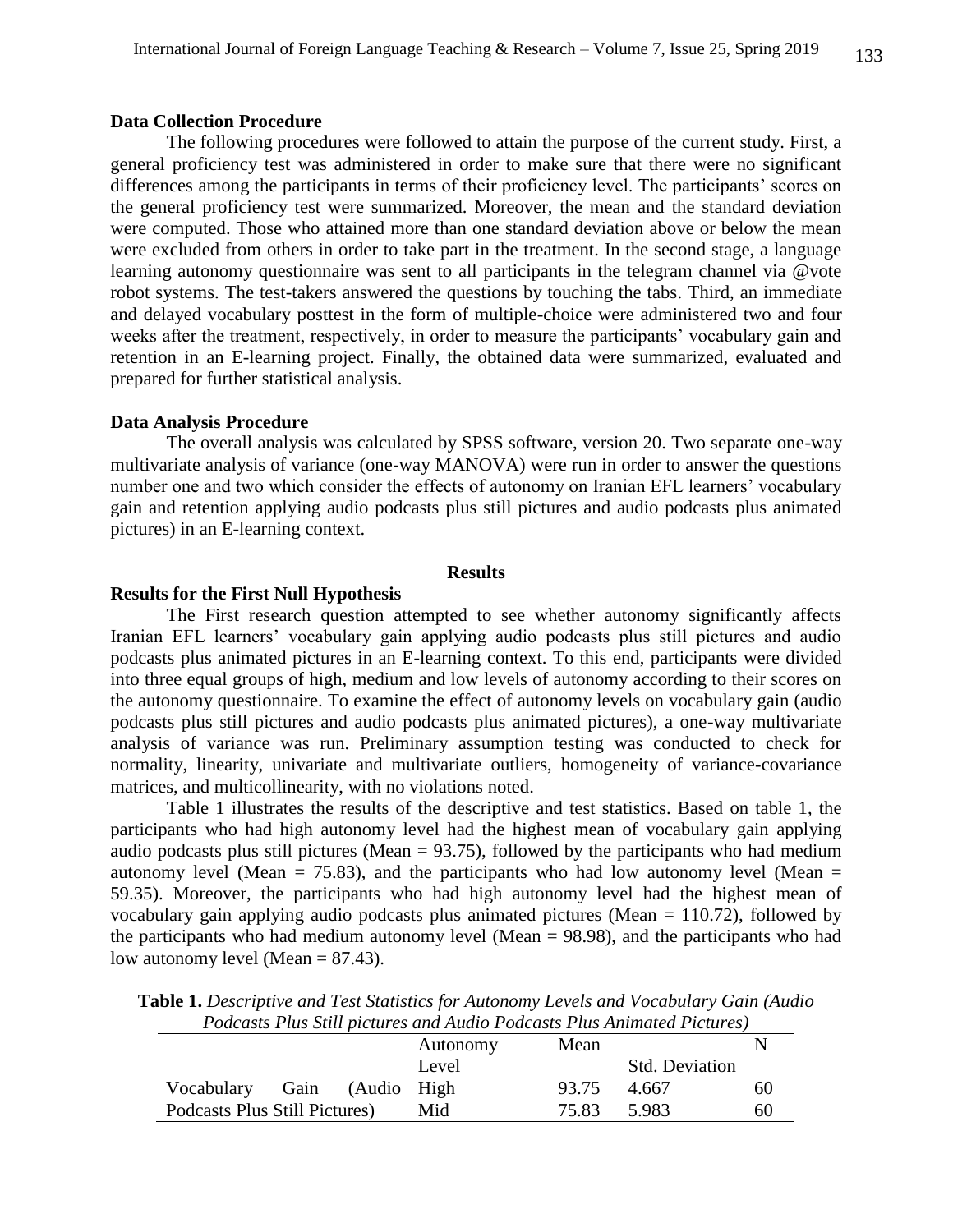|                 |      |              | Low   | 59.35        | 4.452  | 60  |
|-----------------|------|--------------|-------|--------------|--------|-----|
|                 |      |              | Total | 76.31        | 14.965 | 180 |
| Vocabulary      | Gain | (Audio High  |       | 110.72 2.981 |        | 60  |
| <b>Podcasts</b> | Plus | Animated Mid |       | 98.98        | 3.213  | 60  |
| Pictures)       |      |              | Low   | 87.43        | 4.023  | 60  |
|                 |      |              | Total | 99.04        | 10.125 | 180 |

Table 2 shows that autonomy levels significantly affected Iranian EFL learners' vocabulary gain applying audio podcasts plus still pictures and audio podcasts plus animated pictures in an E-learning context,  $F(4, 352) = .000$ ,  $p < .0005$ , Wilks' Lambda = .08, partial eta squared  $= .70$ .

**Table 2.** *Multivariate Tests for Autonomy and Vocabulary Gain Applying Audio Podcasts Plus Still Pictures and Audio Podcasts Plus Animated Pictures*

|                    | Effect             | Value | н           | Hypothesi Error<br>s df | df      |      | Partial Eta<br>Squared |
|--------------------|--------------------|-------|-------------|-------------------------|---------|------|------------------------|
| Autonomy<br>Level  | Wilks' Lambda .087 |       | $211.153^a$ | 4.000                   | 352.000 | .000 | .706                   |
| a. Exact statistic |                    |       |             |                         |         |      |                        |

Table 3 shows how dependent variables differ from the independent variables.

**Table 3.** *Tests of Between-Subject Effects for Autonomy and Vocabulary Gain Applying Audio Podcasts Plus Still Pictures and Audio Podcasts Plus Animated Pictures*

|          |                                                                       | Type       | Ш  |           |              | Partial |  |
|----------|-----------------------------------------------------------------------|------------|----|-----------|--------------|---------|--|
| Source   | Dependent Variable                                                    | <b>Sum</b> | of | Mean      |              | Eta     |  |
|          |                                                                       | Squares    |    | df Square | $\mathbf{F}$ | Squared |  |
|          | Vocabulary Gain (Audio Podcasts 35521.344 2 17760.67 688.303.000 .886 |            |    |           |              |         |  |
| Autonomy | Plus Still Pictures)                                                  |            |    |           |              |         |  |
| Level    | Vocabulary Gain (Audio Podcasts16263.744 2 8131.872 689.373.000 .886  |            |    |           |              |         |  |
|          | <b>Plus Animated Pictures</b> )                                       |            |    |           |              |         |  |

Table 3 shows that autonomy level significantly affected Iranian EFL learners' vocabulary gain applying audio podcasts plus still pictures (*F* (2, 177) = 688.30; *p* < .0005; partial eta squared = .88) and audio podcasts plus animated pictures ( $F(2, 177) = 689.37$ ;  $p <$ .0005; partial eta squared = .88) in an E-learning context.

Table 4 includes Tukey's HSD post-hoc tests. Based on table 4, mean scores of vocabulary gain applying audio podcasts plus still pictures show that there were statistically significant differences between high autonomy level and medium autonomy level ( $p < .0005$ ), high autonomy level and low autonomy level ( $p < .0005$ ), and medium autonomy level and low autonomy level ( $p < .0005$ ). Moreover, mean scores of vocabulary gain applying audio podcasts plus animated pictures show that there were statistically significant differences between high autonomy level and medium autonomy level ( $p < .0005$ ), high autonomy level and low autonomy level ( $p < .0005$ ), and medium autonomy level and low autonomy level ( $p < .0005$ ).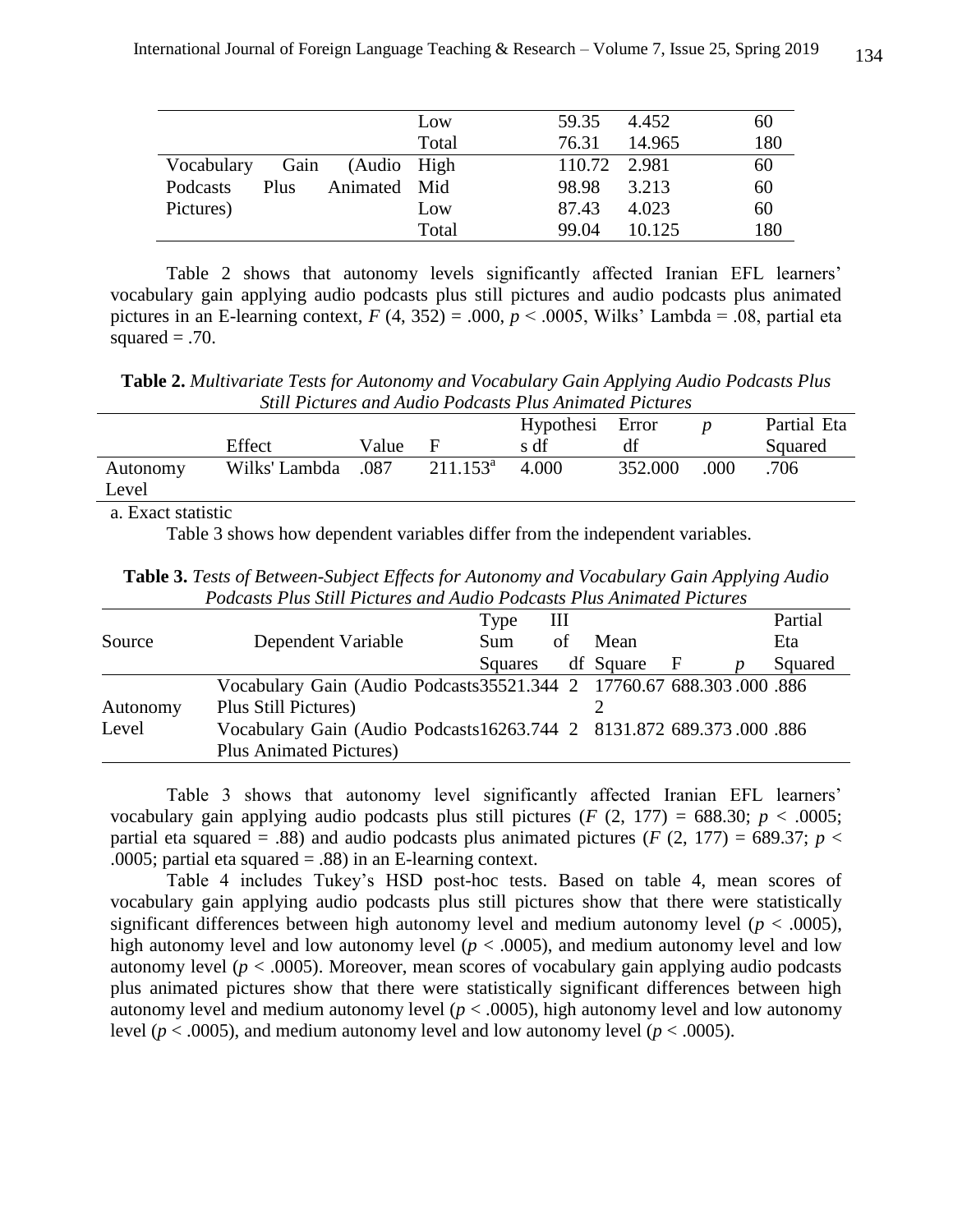|                      | (I)               | (J)               | Mean      | Std. |                | 95% Confidence<br>Interval |       |  |
|----------------------|-------------------|-------------------|-----------|------|----------------|----------------------------|-------|--|
| Dependent Variable   | Autonomy<br>Level | Autonomy<br>Level | Differenc | Erro |                | Lower                      | Upper |  |
|                      |                   |                   | $e(I-J)$  | r    | n              | Bound                      | Bound |  |
| Gain<br>Vocabulary   | High              | Mid               | 17.92*    | .927 | .00            | 15.72                      | 20.11 |  |
| (Audio<br>Podcasts   | High              | Low               | $34.40*$  | .927 | $\theta$       | 32.21                      | 36.59 |  |
| Plus Still Pictures) | Mid               | Low               | 16.48*    | .927 | .00            | 14.29                      | 18.68 |  |
|                      |                   |                   |           |      | $\theta$       |                            |       |  |
|                      |                   |                   |           |      | .00            |                            |       |  |
|                      |                   |                   |           |      | $\overline{0}$ |                            |       |  |
| Gain<br>Vocabulary   | High              | Mid               | $11.73*$  | .627 | .00            | 10.25                      | 13.22 |  |
| (Audio<br>Podcasts   | High              | Low               | 23.28*    | .627 | $\Omega$       | 21.80                      | 24.77 |  |
| Plus<br>Animated     | Mid               | Low               | $11.55*$  | .627 | .00            | 10.07                      | 13.03 |  |
| Pictures)            |                   |                   |           |      | $\overline{0}$ |                            |       |  |
|                      |                   |                   |           |      | .00            |                            |       |  |
|                      |                   |                   |           |      | $\overline{0}$ |                            |       |  |

**Table 4.** *Post Hoc Multiple Comparisons of Autonomy Levels and Vocabulary Gain Applying Audio Podcasts Plus Still Pictures and Audio Podcasts Plus Animated Pictures*

\*. The mean difference is significant at the .05 level.

Figures 1 and 2 illustrate the differences between autonomy levels and vocabulary gain applying audio podcasts plus still pictures as well as autonomy levels and vocabulary gain applying audio podcasts plus animated pictures, respectively.



**Figure 1.** *Autonomy Level and Vocabulary Gain Applying Audio Podcasts Plus Still Pictures*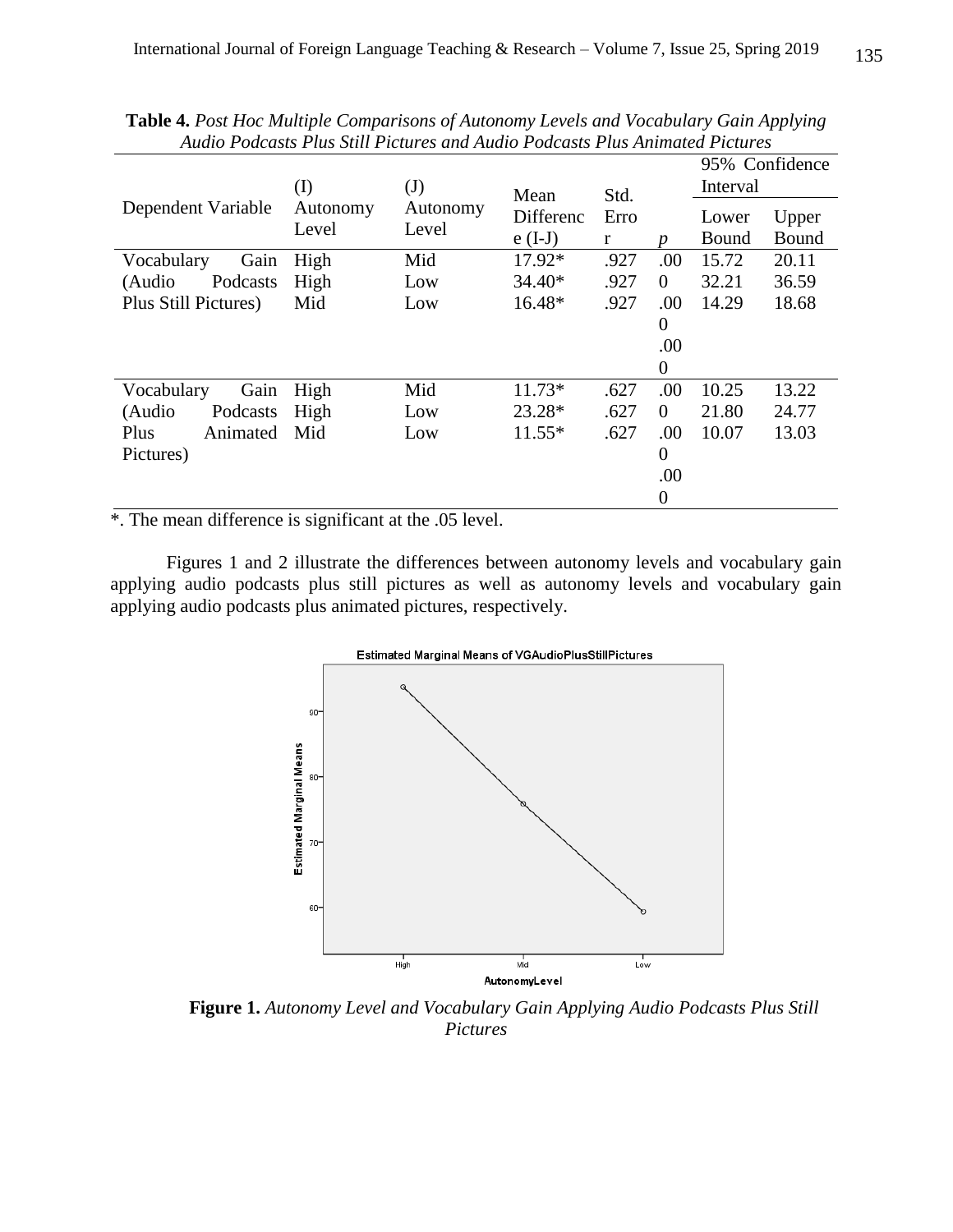

**Figure 2.** *Autonomy Level and Vocabulary Gain Applying Audio Podcasts Plus Animated Pictures*

## **Results for the Second Null Hypothesis**

The second research question sought to see whether autonomy significantly affects Iranian EFL learners' vocabulary retention applying audio podcasts plus still pictures and audio podcasts plus animated pictures in an E-learning context. Therefore, participants were divided into three equal groups of high, medium and low levels of autonomy according to their scores on the autonomy questionnaire. A one-way multivariate analysis of variance was run. Preliminary assumption testing was conducted to check for normality, linearity, univariate and multivariate outliers, homogeneity of variance-covariance matrices, and multicollinearity, with no violations noted.

Table 5 shows the results of descriptive and test statistics. Based on table 5, the participants who had high autonomy level had the highest mean of vocabulary retention applying audio podcasts plus still pictures (Mean  $= 218.15$ ), followed by the participants who had medium autonomy level (Mean =  $63.03$ ), and the participants who had low autonomy level (Mean = 45.03). Moreover, the participants who had high autonomy level had the highest mean of vocabulary gain applying animated pictures (Mean  $= 100.27$ ), followed by the participants who had medium autonomy level (Mean  $= 89.45$ ), and the participants who had low autonomy level  $(Mean = 77.63)$ .

|                                  | Autonomy | Mean   |                       |     |
|----------------------------------|----------|--------|-----------------------|-----|
|                                  | Level    |        | <b>Std. Deviation</b> |     |
| Vocabulary Retention (Audio High |          |        | 218.15 1032.043       | 60  |
| Podcasts Plus Still Pictures)    | Mid      | 63.03  | 5.974                 | 60  |
|                                  | Low      | 45.03  | 4.422                 | 60  |
|                                  | Total    |        | 108.74 597.630        | 180 |
| Vocabulary Retention (Audio High |          | 100.27 | 3.183                 | 60  |

**Table 5.** *Descriptive and Test Statistics for Autonomy Levels and Vocabulary Retention (Audio Podcasts Plus Still pictures and Audio Podcasts Plus Animated Pictures)*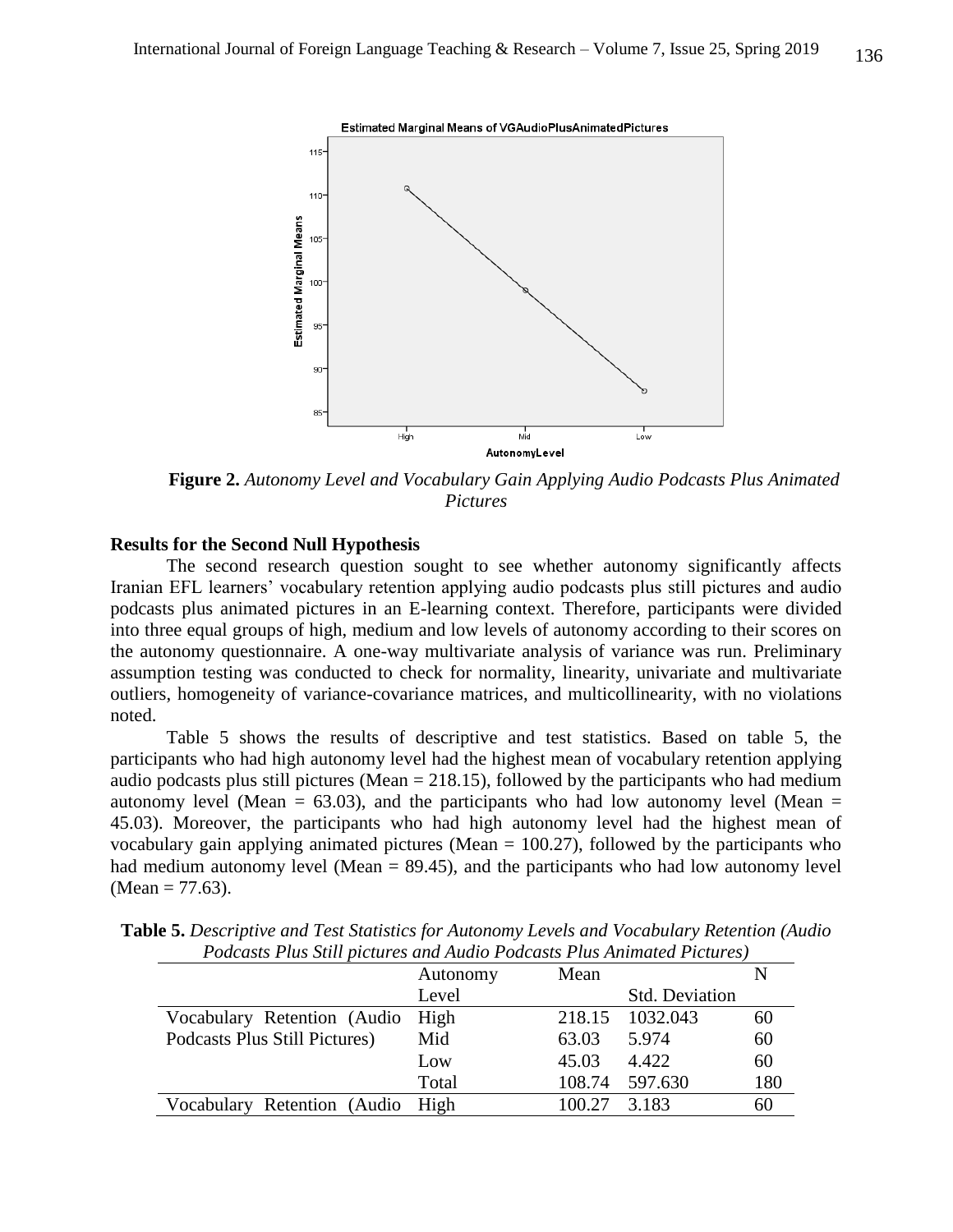| Podcasts  | Plus | Animated Mid |       | 89.45 2.902 | 60  |
|-----------|------|--------------|-------|-------------|-----|
| Pictures) |      |              | Low   | 77.63 4.341 | 60  |
|           |      |              | Total | 89.12 9.911 | 180 |

Table 6 illustrates that autonomy level significantly affected Iranian EFL learners' vocabulary retention applying audio podcasts plus still pictures and audio podcasts plus animated pictures in an E-learning context,  $F(4, 352) = .000$ ,  $p < .0005$ , Wilks' Lambda = .12, partial eta squared  $= .64$ .

**Table 6.** *Multivariate Tests for Autonomy and Vocabulary Retention Applying Audio Podcasts Plus Still Pictures and Audio Podcasts Plus Animated Pictures*

|                   | Effect             | Value F |                   | Hypothes Error<br>is df | df      |      | Partial<br>Eta<br>Squared |
|-------------------|--------------------|---------|-------------------|-------------------------|---------|------|---------------------------|
| Autonomy<br>Level | Vilks' Lambda .125 |         | $160.869^{\rm a}$ | 4.000                   | 352.000 | .000 | .646                      |

a. Exact statistic

Table 7 shows how dependent variables differ from the independent variables.

**Table 7.** *Tests of Between-Subjects Effects for Autonomy and Vocabulary Retention Applying Audio Podcasts Plus Still Pictures and Audio Podcasts Plus Animated Pictures*

|          |                                                                                                            | Type<br>Ш      |                | Partial |
|----------|------------------------------------------------------------------------------------------------------------|----------------|----------------|---------|
| Source   | Dependent Variable                                                                                         | Sum            | of Mean        | Eta     |
|          |                                                                                                            | <b>Squares</b> | df Square<br>F | Squared |
|          | Vocabulary Retention (Audio1087091.21 2 543545.601.531 .219 .017                                           |                |                |         |
| Autonomy | Podcasts Plus Still Pictures)                                                                              |                | h              |         |
| Level    | Vocabulary Retention (Audio15378.033 2 7689.017 616.789.000.875<br><b>Podcasts Plus Animated Pictures)</b> |                |                |         |

It is obvious from table 7 that autonomy level significantly affected Iranian EFL learners' vocabulary retention applying audio podcasts plus still pictures ( $F(2, 177) = 1.53$ ;  $p < .0005$ ; partial eta squared  $= .01$ ) in an E-learning context.

Table 8 includes Tukey's HSD post-hoc tests. Based on table 8, mean scores of vocabulary retention applying audio podcasts plus still pictures show that there were not statistically significant differences between high autonomy level and medium autonomy level (*p*  $=$  .33), high autonomy level and low autonomy level ( $p = .25$ ), and medium autonomy level and low autonomy level ( $p = .98$ ). However, mean scores of vocabulary retention applying audio podcasts plus animated pictures show that there were statistically significant differences between high autonomy level and medium autonomy level ( $p < .0005$ ), high autonomy level and low autonomy level ( $p < .0005$ ), and medium autonomy level and low autonomy level ( $p < .0005$ ).

**Table 8.** *Post Hoc Multiple Comparisons of Autonomy Levels and Vocabulary Retention Applying Audio Podcasts Plus Still Pictures and Audio Podcasts Plus Animated Pictures*

|     |      | Mean           | Std.  | Confidence<br>95% |
|-----|------|----------------|-------|-------------------|
| . . | نه ، | <b>Differe</b> | Error | Interval          |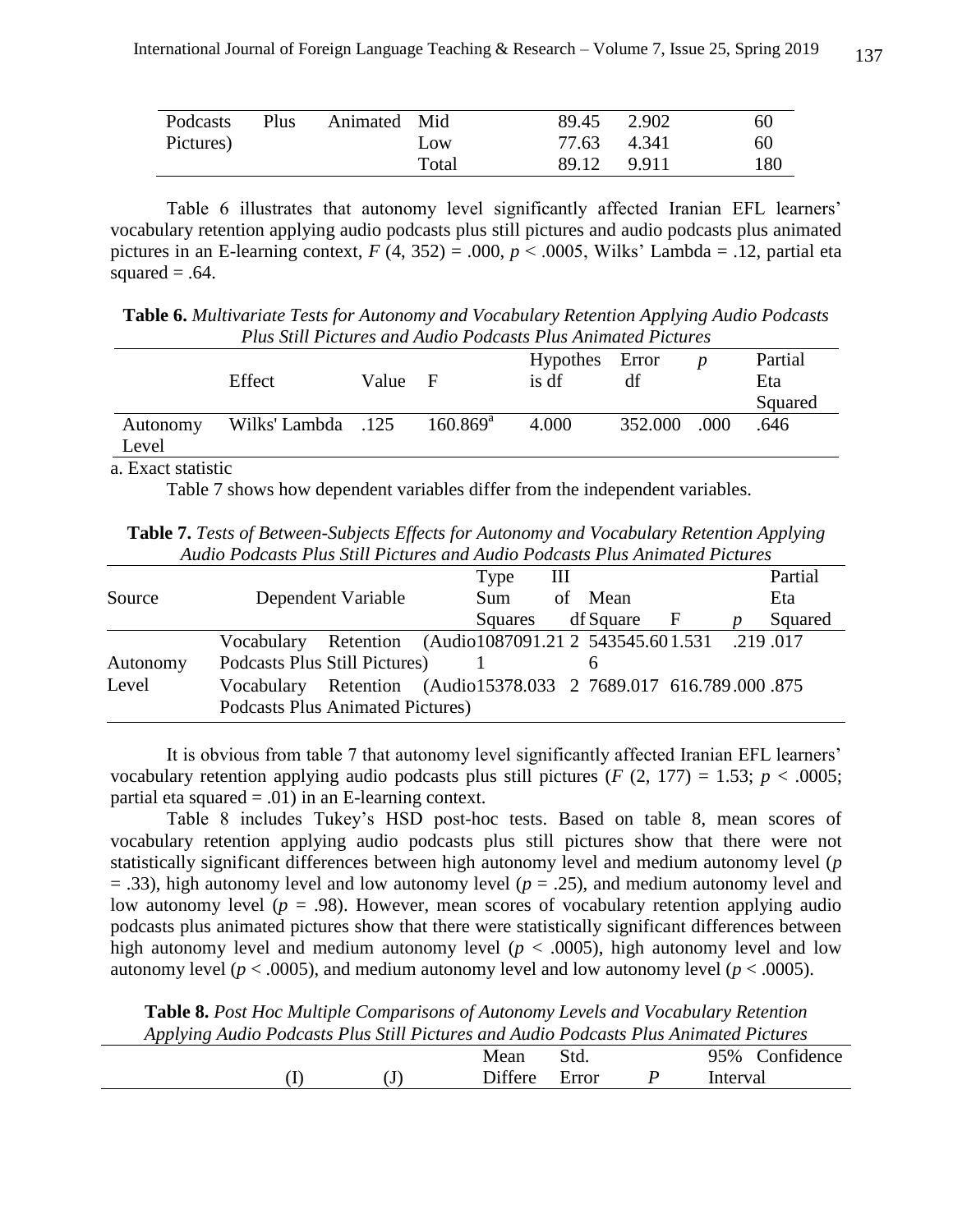| Dependent Variable         | Autonomy<br>Level | Autonomy<br>Level | $nce(I-J)$ |         |      | Lower<br>Bound | Upper<br>Bound |
|----------------------------|-------------------|-------------------|------------|---------|------|----------------|----------------|
| Vocabulary                 | High              | Mid               | 155.12     | 108.790 | .330 | 102.02         | 412.25         |
| Retention<br>(Audio        | High              | Low               | 173.12     | 108.790 | .252 | 84.02          | 430.25         |
| Still<br>Podcasts Plus     | Mid               | Low               | 18.00      | 108.790 | .985 | 239.14         | 275.14         |
| Pictures)                  |                   |                   |            |         |      |                |                |
| Vocabulary                 | High              | Mid               | $10.82*$   | .645    | .000 | 9.29           | 12.34          |
| Retention<br>(Audio        | High              | Low               | $22.63*$   | .645    | .000 | 21.11          | 24.16          |
| Podcasts<br>Plus           | Mid               | Low               | 11.82*     | .645    | .000 | 10.29          | 13.34          |
| <b>Animated Pictures</b> ) |                   |                   |            |         |      |                |                |

\*. The mean difference is significant at the .05 level.

Figures 3 and 4 illustrate the differences between autonomy levels and vocabulary retention applying audio podcasts plus still pictures as well as autonomy levels and vocabulary gain applying audio podcasts plus animated pictures, respectively.



**Figure 3.** *Autonomy Level and Vocabulary Retention Applying Audio Podcasts Plus Still Pictures*



**Figure 4.** *Autonomy Level and Vocabulary Retention Applying Audio Podcasts Plus Animated Pictures*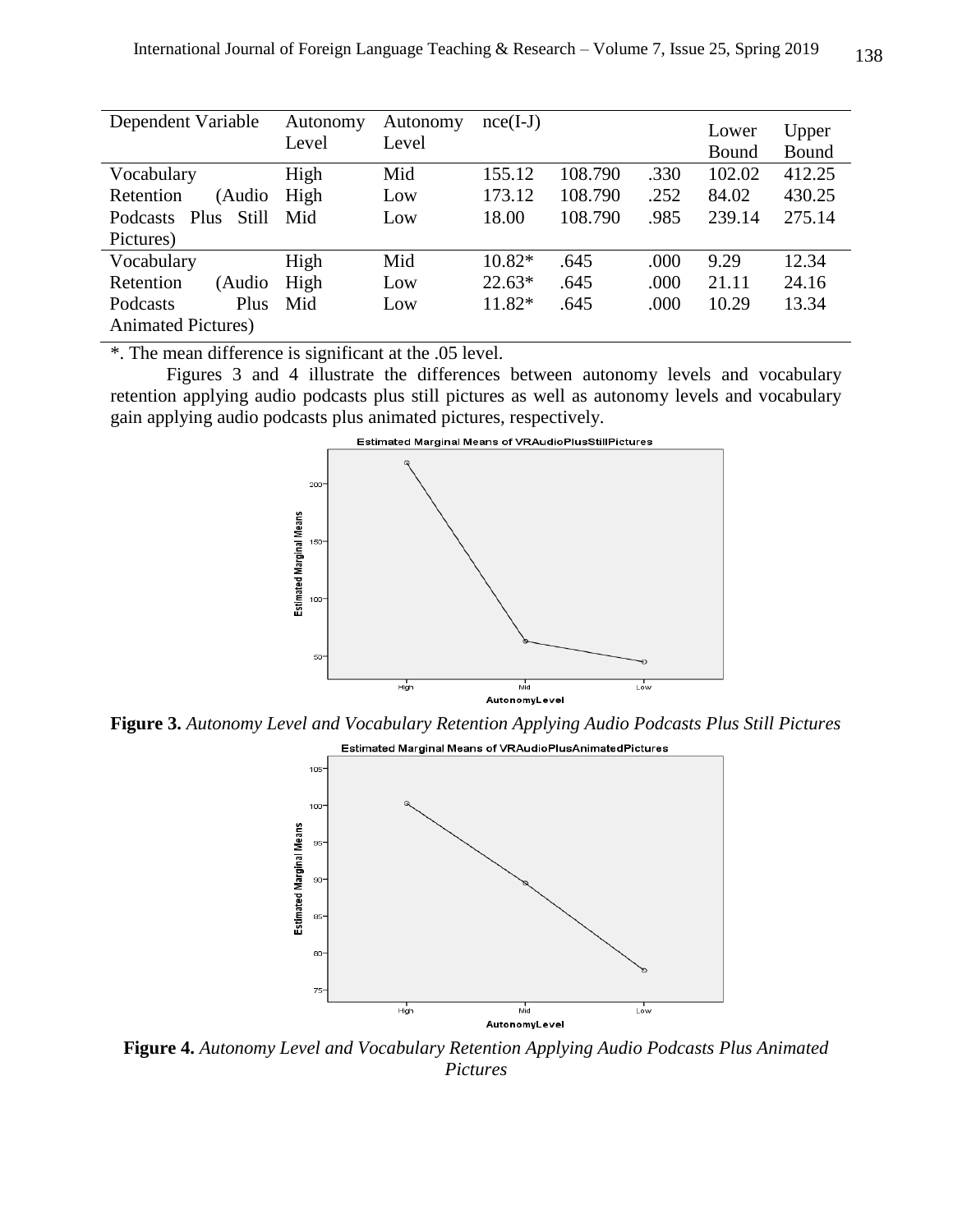#### **Discussion**

The research questions attempted to consider whether autonomy significantly affects Iranian EFL learners' vocabulary gain and retention applying audio podcasts plus still pictures and audio podcasts plus animated pictures in an E-learning context. The findings of this study was that autonomy levels significantly affected Iranian EFL learners' vocabulary gain as well as retention. The participants who had higher autonomy levels had higher levels of vocabulary gain as well as retention applying audio podcasts plus still pictures and audio podcasts plus animated pictures. These findings lead support to those of Levesque et al. (2004), who reported that German learners were more autonomous than American students. These results corroborate those of Sanjana (2014), who reported that the students enjoyed listening to podcasts in their mobile phones even in their leisure time that showed they were autonomous in learning English and those of Naseri and Motallebzadeh (2016), who showed that learners' self-regulation abilities were increased considerably by using podcasts.

The findings of the present study are also compatible with those of Faramarzi, Elekaei and Heidari Tabrizi (2016). They found that there was a significant and positive relationship between lexical knowledge and autonomy of learners. In addition, learners who were the most autonomous learners had the highest critical thinking ability level. However, the findings of this study contradict those of Nozari and Siaman (2015), who found no significant differences regarding motivation between traditional method and podcast multimedia system.

A number of factors could possibly account for these findings. One of the reasons may be that vocabularies in form of audio podcasts plus still as well as animated pictures were helpful because podcasts provided time-saving as well as easy-to-use technology for learners. Learners could receive the information instead of seeking them and they were faced new learning paradigm. Podcasts were not only easy to store and distribute, but also easy to share among the other academic parties. The other reason could be that the content and the clear native pronunciation of the podcasts attracted learners' attentions.

#### **Conclusion**

As Putman and Kingsley (2009) pointed out, "we have a rich history of research on vocabulary, but a limited one when it comes to podcasting (p. 105). This study examined autonomy of learners regarding distance vocabulary learning since there is little research regarding learners' autonomy. The research questions sought to examine the effects of autonomy on Iranian EFL learners' vocabulary gain and retention applying audio podcasts plus still pictures and audio podcasts plus animated pictures in an E-learning context. The results showed that autonomy levels significantly affected Iranian EFL learners' vocabulary gain as well as retention. The participants who had higher autonomy levels had higher levels of vocabulary gain as well as retention applying audio podcasts plus still pictures and audio podcasts plus animated pictures. Learners are familiar with the concept of learner autonomy. However, it is relatively difficult for them to apply it in practice. The present study showed that various tasks can assist learners in learning individually and autonomously.

The findings of the present study are not sufficient. Further research is needed. The focus of the present study was on intermediate EFL learners. The same study can be done with participants at other proficiency levels. Moreover, age and gender were not considered in this study. Therefore, interested researchers can consider these variables.

Littlemore (2001) believes that new technologies can help learners improve their autonomy. Therefore, learner autonomy is assumed to be significant since it is perceived as the goal of all progressive learning (Little, 2001). Learners must engage enthusiastically and take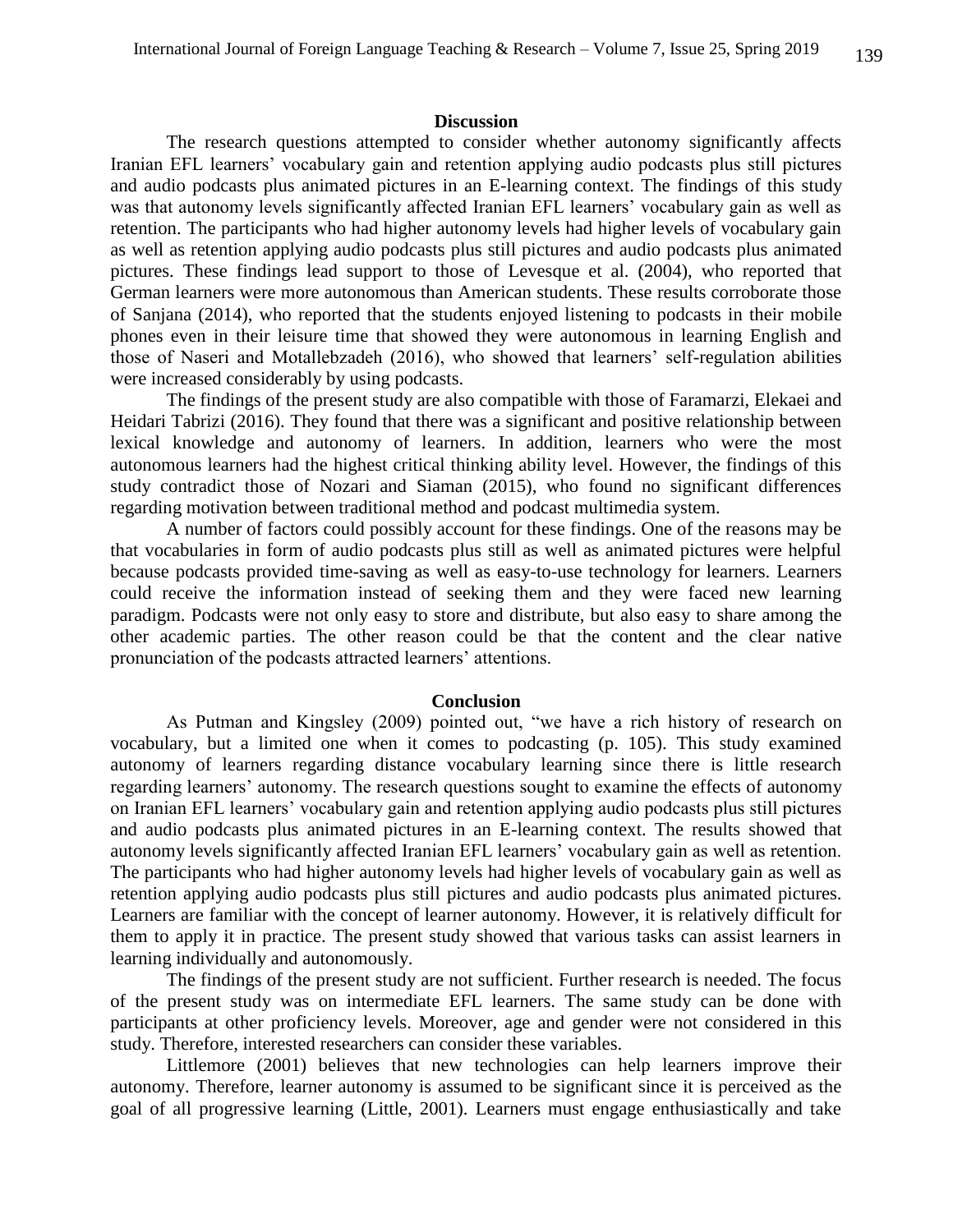responsibility for their own learning to make a productive learning experience. Distance learning will continue to grow and technology will continue to assist distance learners in using new tools in order to make learning environments that prepare them for solving problems by online collaboration. The future processes offer researchers, teachers and learners the chance to understand the design of Telegram and podcasting that users can enjoy as well as adapt with ease.

#### **References**

Ashton-Hay, S., & Brookes, D. (2011). Here's a story: using student podcasts to raise awareness of language learning strategies. *EA Journal*, *26*(2), 15-27.

Beldarrain, Y. (2006). Distance education trends: Integration new technologies to foster student interaction and collaboration. *Distance Education, 27*(2), 139-153.

Benson, P. (2001). *Teaching and researching autonomy in language learning*. England: Longman.

Cortes, M. L. & Lujan, D. K. S. (2005). Profiles of autonomy in the field of foreign languages. *Profile, 6*, 133-140.

Dafei, D. (2007). An exploration of the relationship between learner autonomy and English proficiency. *Asian EFL Journal, 24*, 1-23.

Dickinson, L. (1995). Autonomy and motivation: A literature review. *System, 23*(2), 165- 174.

Doughty, C., & Long, M. H. (2003). Optimal psycholinguistic environment for distance foreign language learning. *Language Learning & Technology, 7*(3), 50-80.

Ducate, L., & Lomicka, L. (2009). Podcasting: An effective tool for Honing language students' pronunciation? *Language Learning & Technology*, *13*(3), 66-86.

English Oxford Living Dictionaries (2017). Retrieved from https://en.oxforddictionaries. com/definition/ podcast

Evans, C. (2008). The effectiveness of m-learning in the form of podcast revision lectures in higher education. *Computers and Education, 50*, 491-498.

Faramarzi, S., Elekaei, A. & Heidari Tabrizi, H. (2016). Critical thinking, autonomy and lexical knowledge of Iranian EFL learners. *Theory and Practice in Language Studies, 6*(4), 878- 885.

Holmberg, B. (1995). The evolution of the character and practice of distance education. *Open Learning, 10*(2), 47-53.

Istanto, J. W. (2011). Pelangi Bahasa Indonesia podcast: what, why and how? *Electronic Journal of Foreign Language Teaching, 8*(1), 371-384.

Jafari, S., & Chalak, A. (2016). The role of WhatsApp in teaching vocabulary to Iranian EFL learners at junior high school. *English Language Teaching, 9*(8), 85-92.

Lee, M. J. W., & Chan, A. (2007). Reducing the effects of isolation and promoting inclusivity for distance learners through podcasting. *Turkish Online Journal of Distance Education, 8*(1), 85-104.

Levesque, C., Zuehlke, A. N., Stanek, L. R. & Ryan, R. M. (2004). Autonomy and competence in German and American university students: A comparative study based on selfdetermination theory. *Journal of Educational Psychology, 96*(1), 68- 84.

Li, H. C. (2010). Using podcasts for learning English: perceptions of Hong Kong Secondary 6 ESL students. *Début: the undergraduate journal of languages, linguistics and area studies, 1*(2), 78-90.